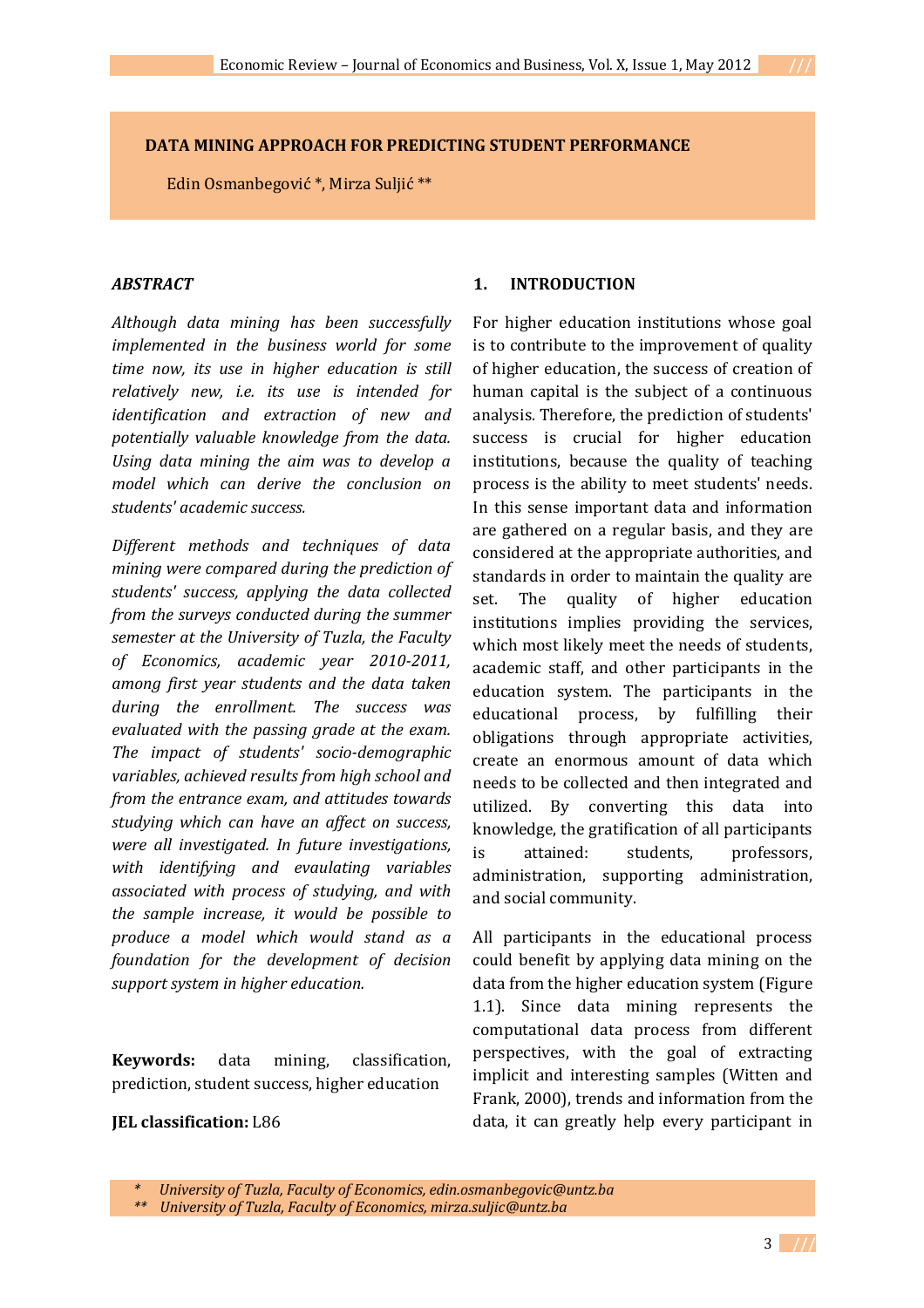the educational process in order to improve the understanding of the teaching process, and it centers on discovering, detecting and explaining educational phenomenon's (El-Halees, 2008).



Figure 1.1. The cycle of applying data mining in educational systems *Source: Romero and Ventura, 2007, pp. 136*

So with data mining techniques, the cycle is built in educational system which consists of forming hypotheses, testing and training, i.e. its utilization can be directed to the various acts of the educational process in accordance with specific needs (Romero and Ventura, 2007, pp. 136):

- of students,
- professors and
- **administration** and supporting administration.

Thus, application of data mining in educational systems can be directed to support the specific needs of each of the participants in the educational process. The student is required to recommend additional activities, teaching materials and tasks that would favour and improve his/her learning. Professors would have the feedback, possibilities to classify students into groups based on their need for guidance and monitoring, to find the most made mistakes, find the effective actions, etc. Administration and administrative staff will receive the parameters that will improve system performance (Romero and Ventura, 2007, pp. 136).

In recent years there has been an increased interest in using data mining for educational purposes. Data mining represents promising areas of researches in education, and it has specific requirements which other fields lack. A very comprehensive review of data mining in education from 1995 to 2005 is published in 2007 by Romero and Ventura. One of the educational problems that are solved with data mining is the prediction of students' academic performances, whose goal is to predict an unknown variable (outcome, grades or scores) that describes students. The estimation of students' performances includes monitoring and guiding students through the teaching process and assessment. Assessments, as the main procedure for the measurement of studying outcomes, indicate the level of students' performance, which is expressed qualitatively and quantitatively. Therefore, exams play an important role in any student's lives, determining their future.

Minaei-Bidgolim, et al. (2003) was among the first authors who classified students by using genetic algorithms to predict their final grade. Using the regression methods, Kotsiantis and Pintelas (2005) predicted a student's marks (pass and fail classes). Superby, Vandamme and Meskens (2006) predicted a student's academic success (classified into low, medium, and high risk classes) using different data mining methods (decision trees and neural network). Al-Radaideh, Al-Shawakfa and Al-Najjar (2006) applied a decision tree model to predict the final grade of students who studied the C++ course in Yarmouk University, Jordan. Romero et al. (2008) compared different methods of data mining in order to predict final assessment based on the data obtained from the system of e- learning. Zekić-Sušac, Frajman-Jakšić and Drvenkar (2009) created a model for predicting students' performance using neural networks and classification trees decision-making, and with the analysis of factors which influence students' success. Kumar and Vijayalakshmi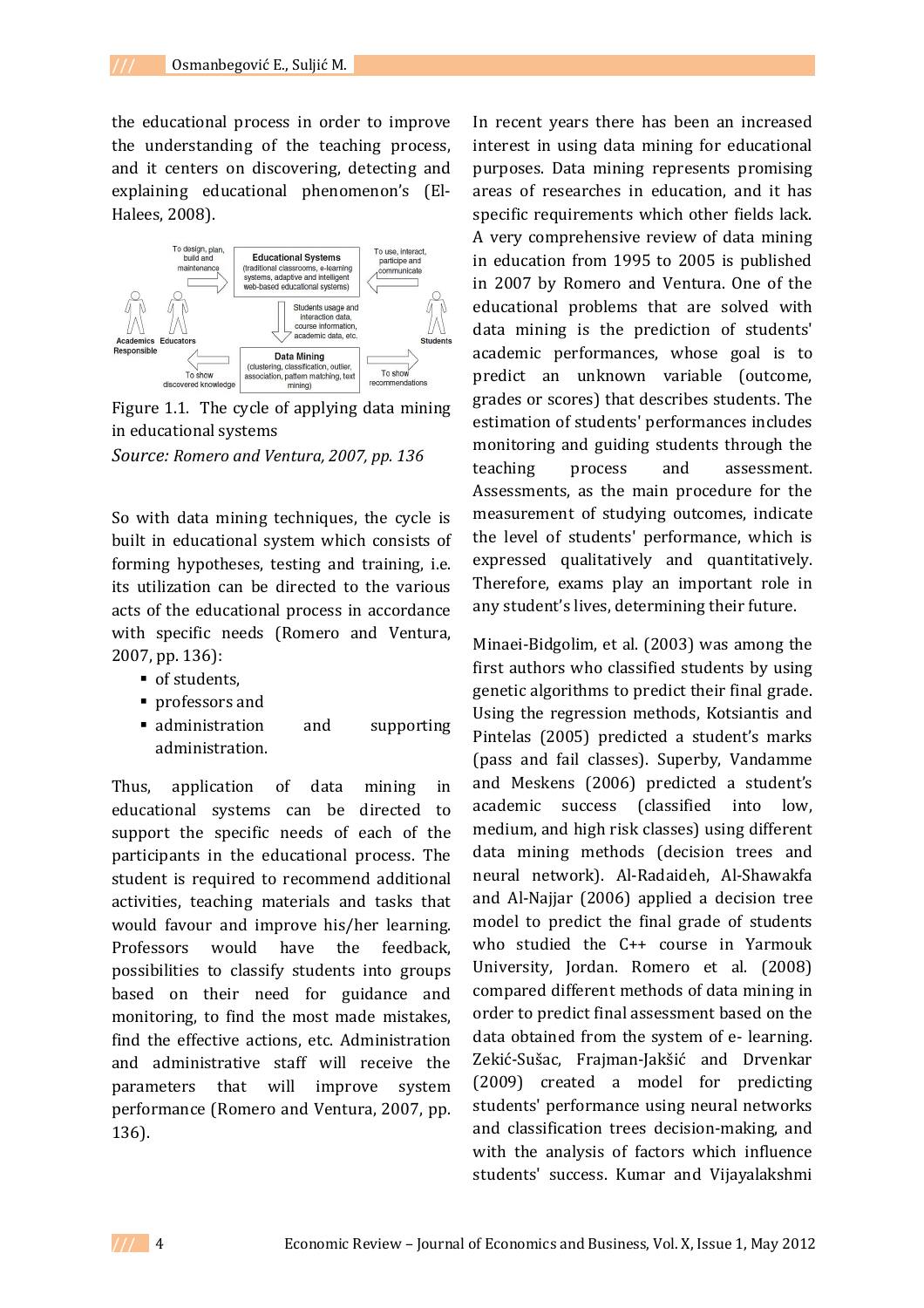The success of studying at higher educational institutions in Bosnia and Herzegovina until now has only been investigated for the purpose of finding the average grades, length of study and similar indicators, while factors affecting student achievement results in a particular course have not been sufficiently investigated. In this paper different techniques of data mining suitable for classification have been compared: Bayesian classifier, neural networks and decision trees. Neural networks have in many areas shown success in solving problems of prediction, approximation, function, classification and pattern recognition. Their accuracy was compared with decision trees and with the Bayesian classifier. This work is based on the survey conducted on students of the Faculty of Economics, in Tuzla, academic year 2010- 2011, in which, aside from the demographic data, the data about their past success and success in college have been collected. This analysis was conducted after the training and testing of the algorithms, making it possible to draw conclusions on possible predictors of students' success.

# **2. DATA DESCRIPTION**

The data for the model were collected through a questionnaire survey conducted during the summer semester at the Faculty of Economics in Tuzla, academic year 2010-2011, among the first year students. After eliminating incomplete data, the sample comprised 257 students who were at the time of researches present at the practice classes. The model of students' success was created, where success as the output variable is measured with the success in the course ''Business Informatics''.

As input to the model 12 variables are used, whose names and coding is shown in Table 2.1.

Table 2.1. Student related variables

| Br. | Variable                        | Coding                                                                                                                                                                                                                |     | Br. Variable              | Coding                                                                                                                                                       |
|-----|---------------------------------|-----------------------------------------------------------------------------------------------------------------------------------------------------------------------------------------------------------------------|-----|---------------------------|--------------------------------------------------------------------------------------------------------------------------------------------------------------|
| 1.  | Gender<br>(S)                   | $A$ – male<br>B - female                                                                                                                                                                                              | 2.  | Family<br>(BCD)           | Numeric<br>value                                                                                                                                             |
| 3.  | Distance<br>(UAS)               | Numeric<br>value                                                                                                                                                                                                      | 4.  | High<br>School<br>(VSS)   | $A -$<br>Grammar<br>School<br>$B - High$<br>school for<br>economics<br>$C - Rest$                                                                            |
| 5.  | GPA<br>(PO)                     | Numeric<br>value                                                                                                                                                                                                      | 6.  | Entrance<br>exam<br>(URK) | Numeric<br>value                                                                                                                                             |
| 7.  | Scholarships $A - Not$<br>(SS)  | $B -$<br>Sometimes<br>$C - Yes$                                                                                                                                                                                       | 8.  | Time<br>(VRI)             | $A - less$<br>then 1 hour<br>$B - from 1$<br>to 2 hours<br>$C$ – from 2<br>to 3 hours<br>$D$ – from 3<br>to 4 hours<br>$E - from 4$<br>to 5 hours            |
| 9.  | Materials<br>(MAT)              | $\overline{A -}$ book,<br>$B$ – the<br>notes of<br>other<br>students,<br>$C -$<br>notebook<br>from the<br>lectures,<br>$D$ – notes<br>edited or<br>made by<br>student<br>$E - all$ that<br>is available<br>to student | 10. | the<br>Internet<br>(INT)  | $A - Yes$<br>$B - No$                                                                                                                                        |
|     | 11. Grade<br>importance<br>(VO) | $A - Not$<br>important<br>at all.<br>$B - not$<br>important<br>C –<br>Somewhat<br>important,<br>D –<br>Important,<br>$E - Very$<br>important                                                                          |     | 12. Earnings<br>(MPD)     | $A - less$<br>then 500<br>KM<br>$B - from$<br>500 to<br>1000 KM<br>$C$ – from<br>1000 to<br>1500 KM<br>D - from<br>1500 to<br>2000 KM<br>E - over<br>2000 KM |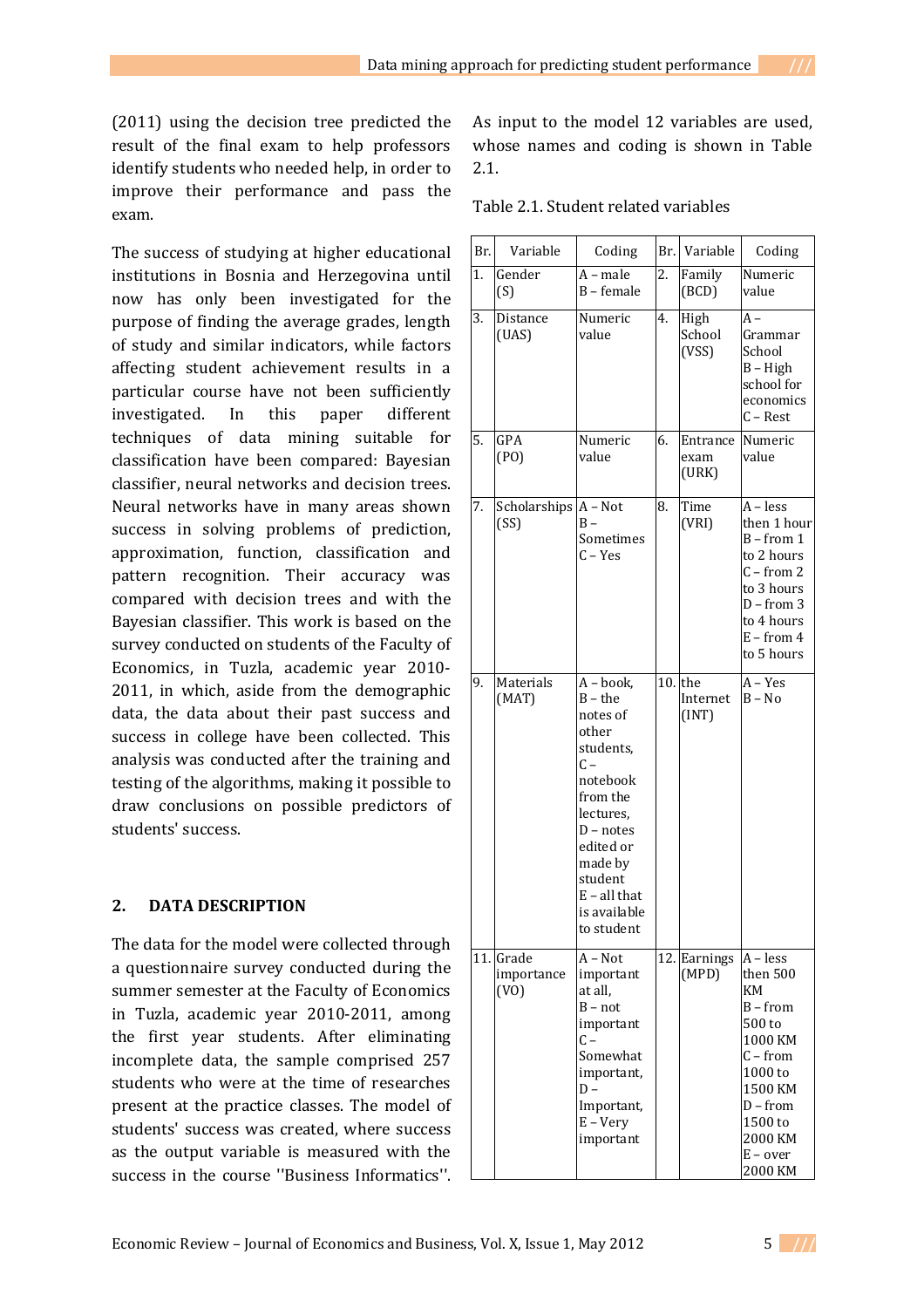Distribution of the final students' grades in the course ''Business Informatics'' is shown in Figure 2.1.



Figure 2.1. Distribution of grades in the course ''Business Informatics''

Output variable - students' assessments in the academic year can be grouped in several ways, 2 of which are:

- Through the six classes coded in the way: labels are the same as students' final grades, as shown in Table 2.2.
- **Through two classes coded in this** way: category A- failed, category Bpassed, as shown in Table 2.3.

Table 2.2. Six class labels regarding students'final grade

| Class | Grade | Student | Percentage |
|-------|-------|---------|------------|
|       |       |         | 0,39%      |
| 2     | B     | 20      | 7,78%      |
| 3     | C     | 31      | 12,06%     |
| 4     | D     | 71      | 27,63%     |
| 5     | E     | 72      | 28,02%     |
|       |       | 62      | 24,12%     |

Table 2.3. Two class labels regarding as students'final grade

| Class | Grade | Student | Percentage |
|-------|-------|---------|------------|
|       |       |         | 24,12%     |
|       |       | 195     | 75,88%     |

It is evident that the prediction error rate will be much higher in the first case due to different distribution of grades through classes; hence the advantage is given to the second case of this study.

#### **3. DATA MINING METHOD**

Data mining is a computational method of processing data which is successfully applied in many areas that aim to obtain useful knowledge from the data (Klosgen and Zytkow, 2002). Data mining techniques are used to build a model according to which the unknown data will try to identify the new information. Regardless of origin, all data mining techniques show one common feature: automated discovery of new relationships and dependencies of attributes in the observed data. If the goal of the analysis is the categorization of data by class, then that is the new information on classes to which data belongs. In doing so, the algorithms are divided into two basic groups:

- unsupervised algorithms and
- supervised algorithms.

When the mining is ''unsupervised'' or ''undirected'', the output conditions are not explicitly represented in the data set: the task of **unsupervised algorithm** is to discover automatically inherent patterns in the data without the prior information about which class the data could belong, and it does not involve any supervision (Cios, Pedrycz, Swiniarski and Kurgan, 2007). Conversely, in unsupervised learning, no target variable to be learned is identified as such. Instead, the unsupervised learning algorithm searches for patterns and structure among all the variables. The goal of such model is to uncover data patterns in the set of input fields. Sometimes, the model produced by an unsupervised learning algorithm can be used for prediction tasks even though it was not designed for such tasks. A method of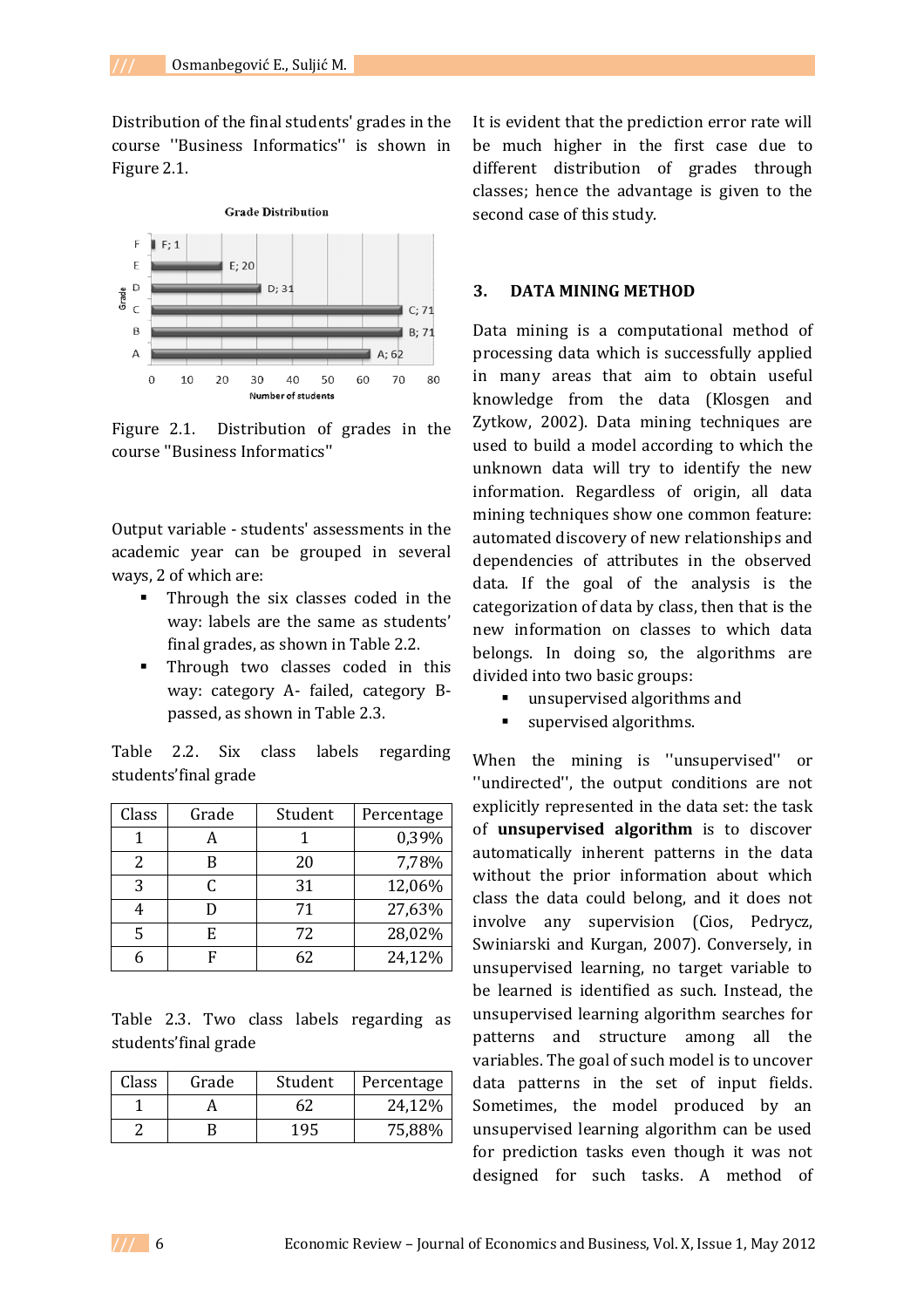clustering and association rules belongs to this group.

*Supervised algorithms* are those which use data with in advance familiar class to which data belong for building models, and then on the basis of the constructed model predict the class to which unknown data will belong. A method of classification belongs to this group. Methods of data classification represent a process of learning a function that maps the data into one of several predefined classes. To every classification algorithm, that is based on inductive learning, input data set is given, that consists of vectors of attribute values and their corresponding class. The goal of a classification technique is to build a model which makes it possible to classify future data points based on a set of specific characteristics in an automated way. Such systems take a collection of cases as input, each belonging to one of a small number of classes and described by its values for a fixed set of attributes. As output they take a classifier that can accurately predict the class to which a new case belongs. The most common methods of classifications are: decision trees, induction rules or classification rules, probabilistic or Bayesian networks, neural networks and hybrid procedures.

There are many different classifiers in the literature and one cannot choose the best, because they differ mutually in many aspects such as: learning rate, amount of data for training, classification speed, robustness, etc. In this study we investigated the impact of three algorithms for intelligent data analysis: C4.5, Multilayer Perceptron and Naive Bayes (Wu and Kumar, 2009). Classification models are made by using these algorithms whose prediction aim is to predict the class (student's success) to which some new unlabeled sample will belong. The selected three classification techniques are used to discover the most suited way to predict student's success.

**Naive Bayes algorithm** (NB) is a simple method for classification based on the theory of probability, i.e. the Bayesian theorem (Witten and Frank, 2000). It is called naive because it simplifies problems relying on two important assumptions: it assumes that the prognostic attributes are conditionally independent with familiar classification, and it supposes that there are no hidden attributes that could affect the process of prediction. This classifier represents the promising approach to the probabilistic discovery of knowledge, and it provides a very efficient algorithm for data classification.

**Multilayer Perceptron** (MLP) algorithm is one of the most widely used and popular neural networks. The network consists of a set of sensory elements that make up the input layer, one or more hidden layers of processing elements, and the output layer of the processing elements (Witten and Frank, 2000). MLP is especially suitable for approximating a classification function (when we are not so much familiar with the relationship between input and output attributes) which sets the example determined by the vector attribute values into one or more classes.

The most commonly, and nowadays probably the most widely used decision tree algorithm is **C4.5**. Professor Ross Quinlan developed a decision tree algorithm known as C4.5 in 1993; it represents the result of research that traces back to the ID3 algorithm (which is also proposed by Ross Quinlan in 1986). C4.5 has additional features such as handling missing values, categorization of continuous attributes, pruning of decision trees, rule derivation, and others. Basic construction of C4.5 algorithms uses a method known as *divide and conquer* to construct a suitable tree from a training set *S* of cases (Wu and Kumar, 2009):

If all the cases in  $S$  belong to the same class or *S* is small, the tree is a leaf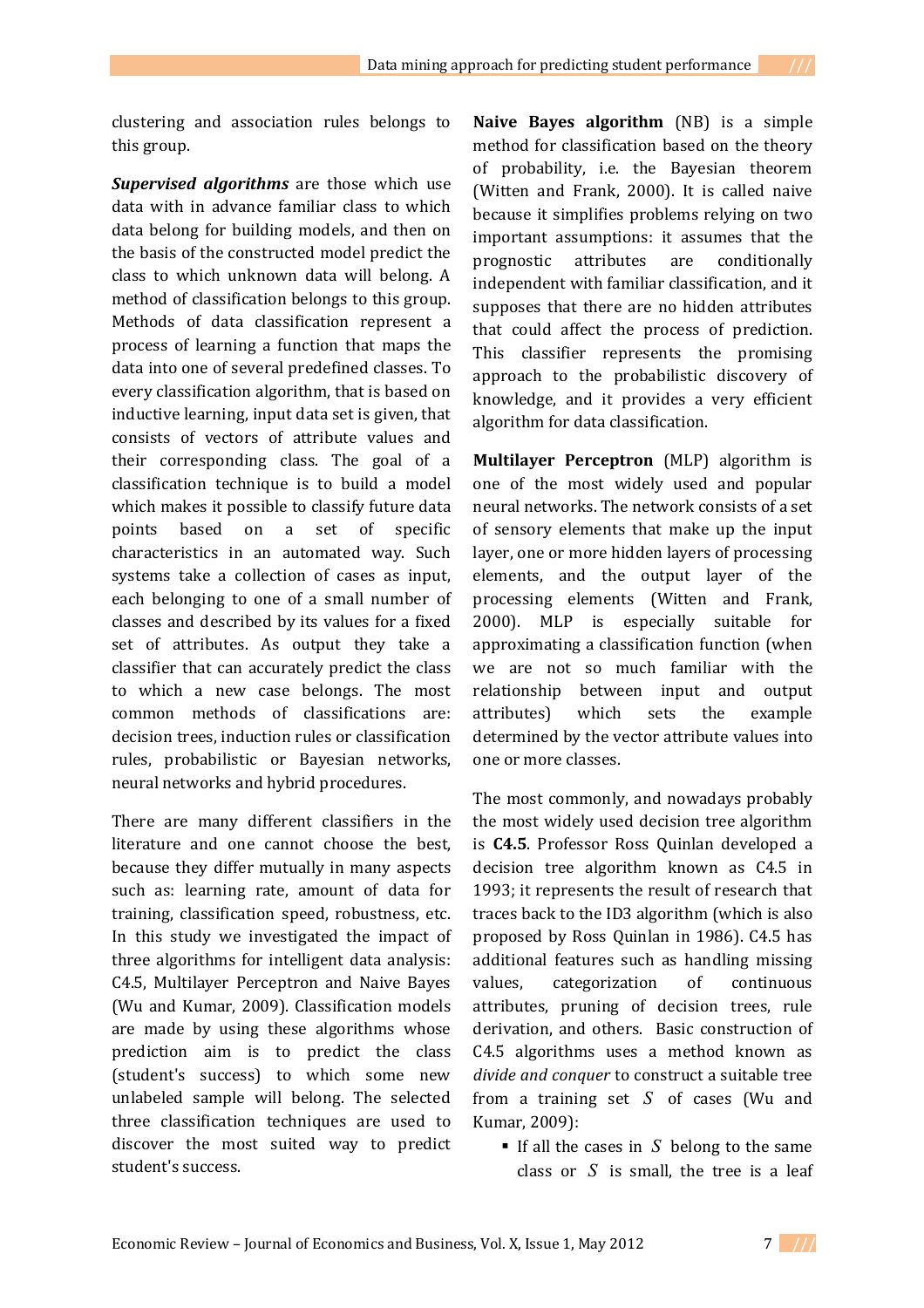labelled with the most frequent class  $in S$ .

 Otherwise, choose a test based on a single attribute with two or more outcomes. Make this test the root of the tree with one branch for each outcome of the test, partition *S* into corresponding subsets  $,S_2,\ldots$ according to the outcome for each case, and apply the same procedure recursively to each subset.

There are usually many tests that could be chosen in this last step. C4.5 uses two heuristic criteria to rank possible tests: information gain, which minimizes the total entropy of the subsets, and the default gain ratio that divides information gain by the information provided by the test outcomes (Wu and Kumar, 2009).

J48 algorithm is an implementation of C4.5 decision tree algorithm in Weka software tool. Flowchart of decision trees is presented by the tree structure. In every internal node the condition of some attribute is being examined, and every branch of the tree represents an outcome of the study. The branching of the tree ends with leaves that define a class to which examples belong. Decision tree algorithm is a popular procedure today because of its ease of implementation and in particular because of the possibility for the results to be graphically displayed.

To evaluate the robustness of the classifier, the usual methodology is to perform cross validation on the classifier. In this study, a 3 fold cross validation was used: we split data set randomly into 3 subsets of equal size. Two subsets were used for training, one subset for cross validating, and one for measuring the predictive accuracy of the final constructed network. This procedure was performed 3 times so that each subset was tested once. Test results were averaged over 3-fold crossvalidation runs. Data splitting was done without sampling stratification. The Weka

software toolkit can calculate all these performance metrics after running a specified k-fold cross-validation. The prediction accuracy of the models was compared.

# **4. EXPERIMENT RESULTS AND DISCUSSIONS**

For the purposes of this study WEKA software package was used, that was developed at the University of Waikato in New Zealand. This package has been implemented in the software language Java and today stands out as probably the most competent and comprehensive package with algorithms of machinery learning in academic and nonprofit world (Machine Learning Group at University of Waikato, 2011).

In order to get a better insight into the importance of the input variables, it is customary to analyze the impact of input variables during students' prediction success, in which the impact of certain input variable of the model on the output variable has been analyzed. Tests were conducted using four tests for the assessment of input variables: Chi-square test, One R-test, Info Gain test and Gain Ratio test. The results of each test were monitored using the following metrics: Attribute (name of the attribute), Merit (measure of goodness), Merit dev (deviation, i.e. measure of goodness deviation), Rank (average position occupied by attribute), Rank and dev (deviation, deviation takes attribute's position). Different algorithms provide very different results, i.e. each of them accounts the relevance of attributes in a different way. The average value of all the algorithms is taken as the final result of attribute ranking, instead of selecting one algorithm and trusting it. The results obtained with these values are shown in Table 4.1.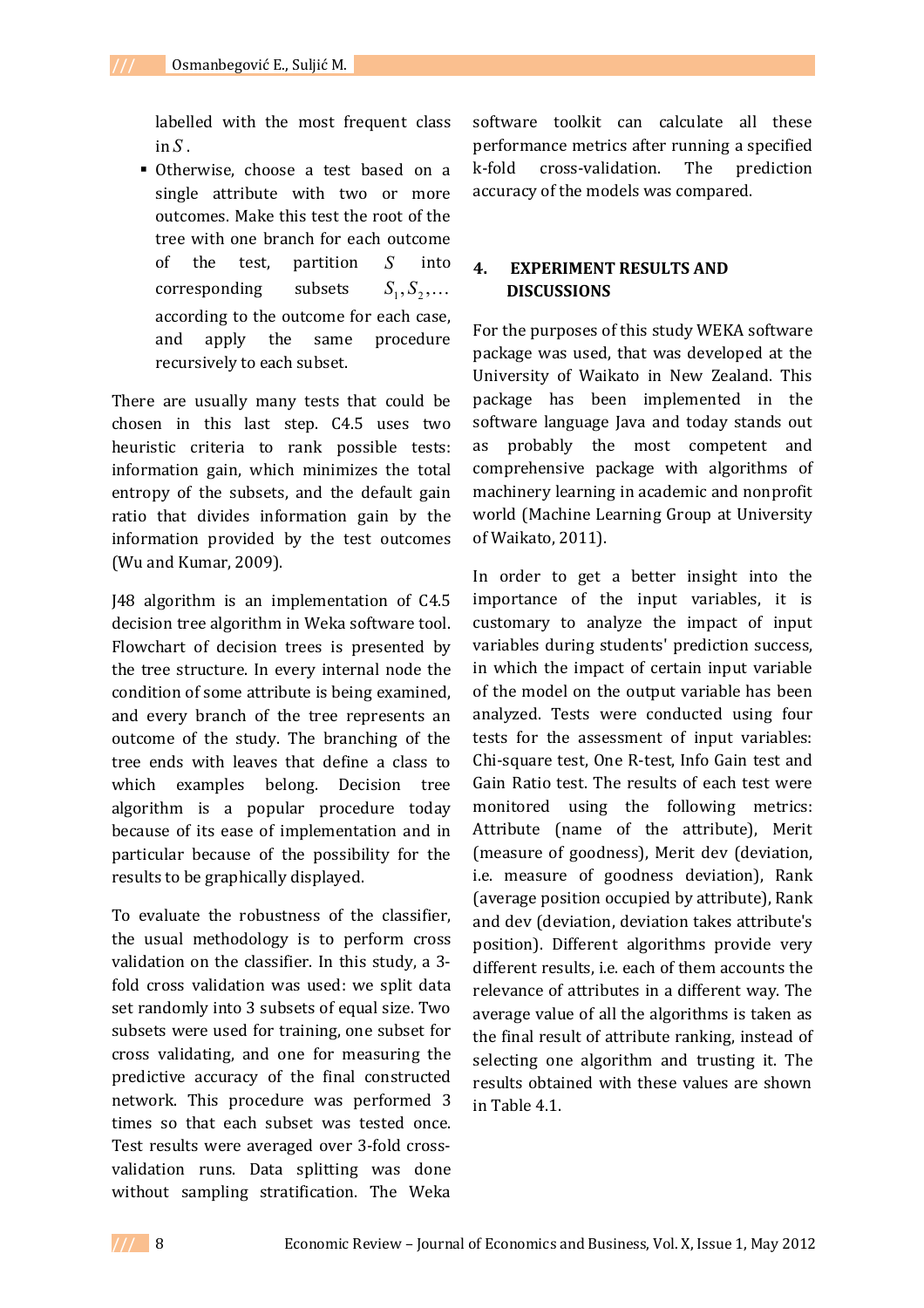| <b>ATRIBUT</b> | Chi-    | One R        | Info | Gain         | <b>AVG Rang</b> |  |
|----------------|---------|--------------|------|--------------|-----------------|--|
|                | Squared |              | Gain | Ratio        |                 |  |
| P <sub>O</sub> | 1,3     | $\mathbf{1}$ | 1,3  | $\mathbf{1}$ | 1,15            |  |
| <b>URK</b>     | 1,7     | 8            | 1,7  | 2            | 3,35            |  |
| <b>MAT</b>     | 4,7     | 6            | 4,7  | 4,3          | 4,93            |  |
| <b>VRI</b>     | 3,7     | 10,3         | 3,3  | 4            | 5,33            |  |
| SS             | 7,7     | 5.           | 7,7  | 6            | 6,6             |  |
| V <sub>0</sub> | 5,7     | 10,3         | 5,3  | 6            | 6,83            |  |
| <b>MPD</b>     | 5,7     | 9.3          | 5,7  | 6,7          | 6,85            |  |
| <b>INT</b>     | 7       | 7            | 7,3  | 6,7          | 7               |  |
| <b>VSS</b>     | 8,7     | 4            | 9    | 9            | 7,68            |  |
| S              | 9       | 5,7          | 9    | 9,3          | 8,25            |  |
| <b>UAS</b>     | 11      | 5            | 11   | 11           | 9,5             |  |
| <b>BCD</b>     | 12      | 6,3          | 12   | 12           | 10,58           |  |

Table 4.1. The results of all tests and their average rank

In this aggregate table "Merit" columns are not applicable, because the algorithms use mutually incompatible metrics. The aim of this analysis is to determine the importance of each attribute individually. Table 4.1 shows that attribute PO (GPA) impacts output the most, and that it showed the best performances in all of the four tests. Then these attributes follow: URK (entrance exam), MAT (study material), VRI (average weekly hours devoted to studying). The following attributes had the smallest output impact: BCD (number of household members), UAS (distance of residence from the faculty) and S (sex).

We have carried out some experiments in order to evaluate the performance and usefulness of different classification algorithms for predicting students' success. The results of the experiments are summarized in Table 4.2, 4.3, 4.4 and 4.5.

Table 4.2. Predictive performance of the classifiers

| <b>EVALUATION</b>      | <b>CLASSIFIERS</b> |      |     |  |
|------------------------|--------------------|------|-----|--|
| <b>CRITERIA</b>        | ΝB                 | MLP  | 148 |  |
| Timing to build model  |                    |      |     |  |
| (in Sec)               |                    | 4,13 |     |  |
| Correctly classified   | 197                | 183  | 190 |  |
| instances              |                    |      |     |  |
| Incorrectly classified |                    | 74   | 67  |  |

| instances           |       |       |       |
|---------------------|-------|-------|-------|
| Prediction accuracy | 76,65 | 71.20 | 73.93 |

The performances of the three models were evaluated based on the three criteria: the prediction accuracy, learning time and error rate, which are illustrated in Figures 4.1, 4.2, and 4.3.

Table 4.3. Comparison of estimates

| <b>EVALUATION</b>                 | <b>CLASSIFIERS</b> |               |               |  |
|-----------------------------------|--------------------|---------------|---------------|--|
| <b>CRITERIA</b>                   | <b>NB</b>          | MLP           | <b>I48</b>    |  |
| Kappa statistic                   | 0,355<br>2         | 0,1958        | 0,1949        |  |
| Mean absolute error<br>(MAE)      | 0,263              | 0,2856        | 0,3255        |  |
| Root mean squared<br>error (RMSE) | 0,420<br>4         | 0,4969        | 0,4431        |  |
| Relative absolute                 | 71,73              | 77,68         | 88.53         |  |
| error (RAE)                       | $\frac{0}{0}$      | $\%$          | $\frac{0}{0}$ |  |
| Root relative squared             | 98,25              | 116,14        | 103.55        |  |
| error (RRSE)                      | $\frac{0}{0}$      | $\frac{0}{0}$ | $\frac{0}{0}$ |  |

Table 4.4. Comparison of evaluation measures by class

| <b>CLASSIFIER</b> | TP    | FP    | Precision | Recall | Class |
|-------------------|-------|-------|-----------|--------|-------|
| NB                | 0,500 | 0.149 | 0,517     | 0,500  | A     |
|                   | 0,851 | 0.500 | 0,843     | 0,851  | B     |
| <b>MLP</b>        | 0,371 | 0.179 | 0,397     | 0,371  | А     |
|                   | 0,821 | 0.629 | 0,804     | 0,821  | B     |
| <b>I48</b>        | 0,290 | 0.118 | 0,439     | 0,290  | А     |
|                   | 0,882 | 0,710 | 0,796     | 0,882  | B     |



Figure 4.1. Prediction Accuracy

As shown in Figure 4.1. Naïve Bayes predicts better than other algorithms. Among the three

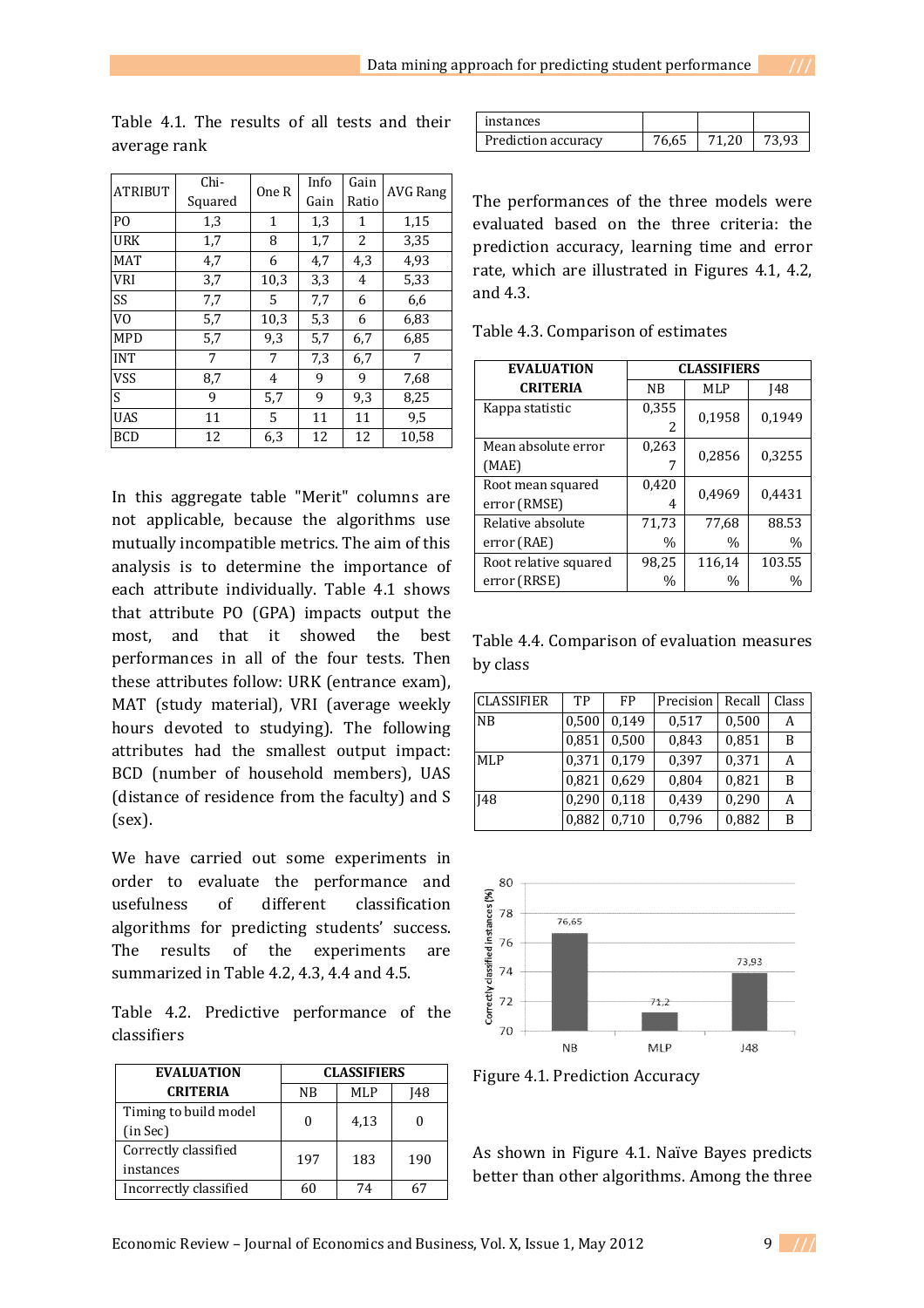classifiers used for experiment, the accuracy rate of Multilayer perceptron algorithm is the lowest.



Figure 4.2. Learning time of tree classifiers

Figure 4.2 illustrates the learning time of the three schemes under consideration. Multilayer perceptron, the neural network classifier consumes more time to build the model. The Naïve Bayes and decision tree classifier learn more rapidly in the time to build a model for the given dataset. Figure 4.3 show the correctly classified instances vs. incorrectly classified instances.



Figure 4.3. Error rate

The performance of the learning techniques is highly dependent on the nature of the training data. Confusion matrices are very useful for evaluating classifiers. The columns represent the predictions, and the rows represent the actual class. To evaluate the robustness of classifier, the usual methodology is to perform cross validation on the classifier.

### Table 4.5. Confusion matrix

| <b>CLASSIFIERS</b> |    | R   |   |
|--------------------|----|-----|---|
| NB                 | 31 | 31  |   |
|                    | 29 | 166 | B |
| <b>MLP</b>         | 23 | 39  |   |
|                    | 35 | 160 | B |
| <b>148</b>         | 18 | 44  |   |
|                    | 23 | 172 |   |

In general, cross validation has been proved to be statistically good enough in evaluating the performance of the classifier. Good results correspond to large numbers down the main diagonal and small, ideally zero, off-diagonal elements. From the confusion matrix given in Table 8, it is observed that MLP, NB and J48 produce relatively good results. The results strongly suggest that data mining can aid in the predict success in a course (either passed or failed). It is hoped that more interesting results will follow on further exploration of data.

On the other hand, in an educational problem it is also very important for the classification model obtained to be user friendly, so that teachers can make decisions to improve student learning. Nonetheless, some models are more interpretable than others (Romero, Ventura, Espejo, and Hervás, 2008):

- Decision trees are considered easily understood models because a reasoning process can be given for each conclusion. Knowledge models under this paradigm can be directly transformed into a set of IF-THEN rules that are one of the most popular forms of knowledge representation, due to their simplicity and comprehensibility which professor can easy understand and interpret (Figure 4.4).
- Statistical methods and neural networks are deemed to be less suitable for data mining purposes. Knowledge models obtained under these paradigms are usually considered to be black-box mechanisms, able to attain very good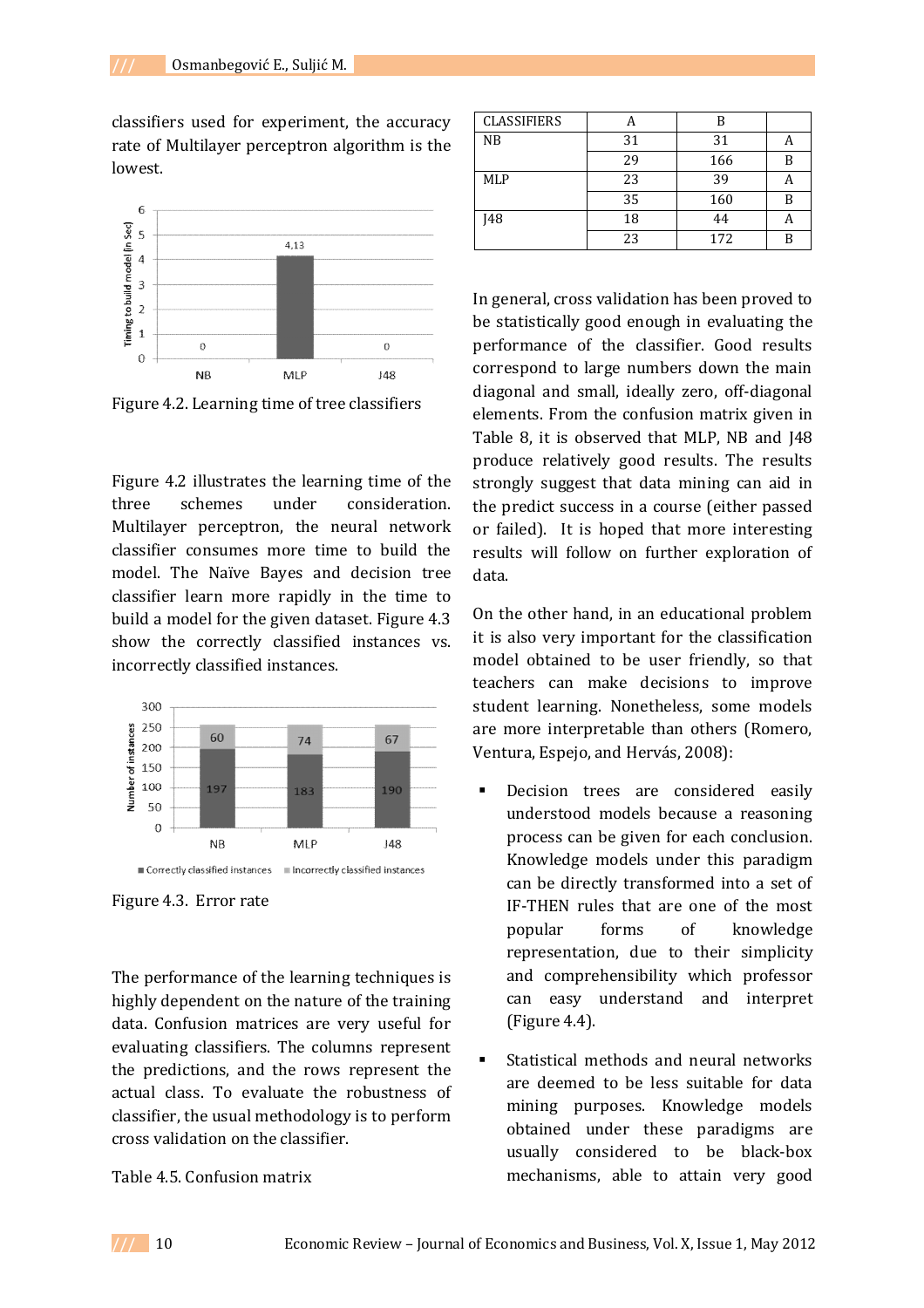accuracy rates but very difficult for people to understand.



Figure 4.4. Obtained decision tree model

The model (see Figure 4.4.) is easy to be read and understood. This model can give professor interesting information about student and provides guidance to teacher to choose a suitable track, by analyzing experiences of students with similar academic achievements.

### **5. CONCLUSION**

In this paper, three supervised data mining algorithms were applied on the preoperative assessment data to predict success in a course (either passed or failed) and the performance of the learning methods were evaluated based on their predictive accuracy, ease of learning and user friendly characteristics.

The results indicate that the Naïve Bayes classifier outperforms in prediction decision tree and neural network methods. It has also been indicated that a good classifier model has to be both accurate and comprehensible for professors. This study was based on traditional classroom environments, since the data mining techniques were applied after the data was collected.

However, it can be concluded that this methodology can be used to help students and

teachers to improve student's performance; reduce failing ratio by taking appropriate steps at right time to improve the quality of learning. As learning is an active process, interactivity is a basic elements in this process that affects students' satisfaction and performance. It is important to answers these questions:

- How to obtain that predicting models are user friendly for professors or non-expert users?
- How to integrate data collection system of university and data mining tool?

For future work, the experiment can be extended with more distinctive attributes to get more accurate results, useful to improve the students learning outcomes. Also, experiments could be done using other data mining algorithms to get a broader approach, and more valuable and accurate outputs. Some different software may be utilized while at the same time various factors will be used.

### **REFERENCES**

#### **Books**

- 1. Cios, K.J., Pedrycz W., Swiniarski, R.W. & Kurgan, L.A. (2007), Data Mining: A Knowledge Discovery Approach, Springer, New York.
- 2. Klosgen, W. & Zytkow, J. (2002), Handbook of data mining and knowledge discovery, Oxford University Press, New York.
- 3. Quinlan, J.R. (1993), C4.5: Programs for machine learning, Morgan Kaufmann, San Francisco.
- 4. Witten, I.H. & Frank E. (2000), Data Mining – Practical Machine Learning Tools and Techniques, Second edition, Morgan Kaufmann, San Francisco.